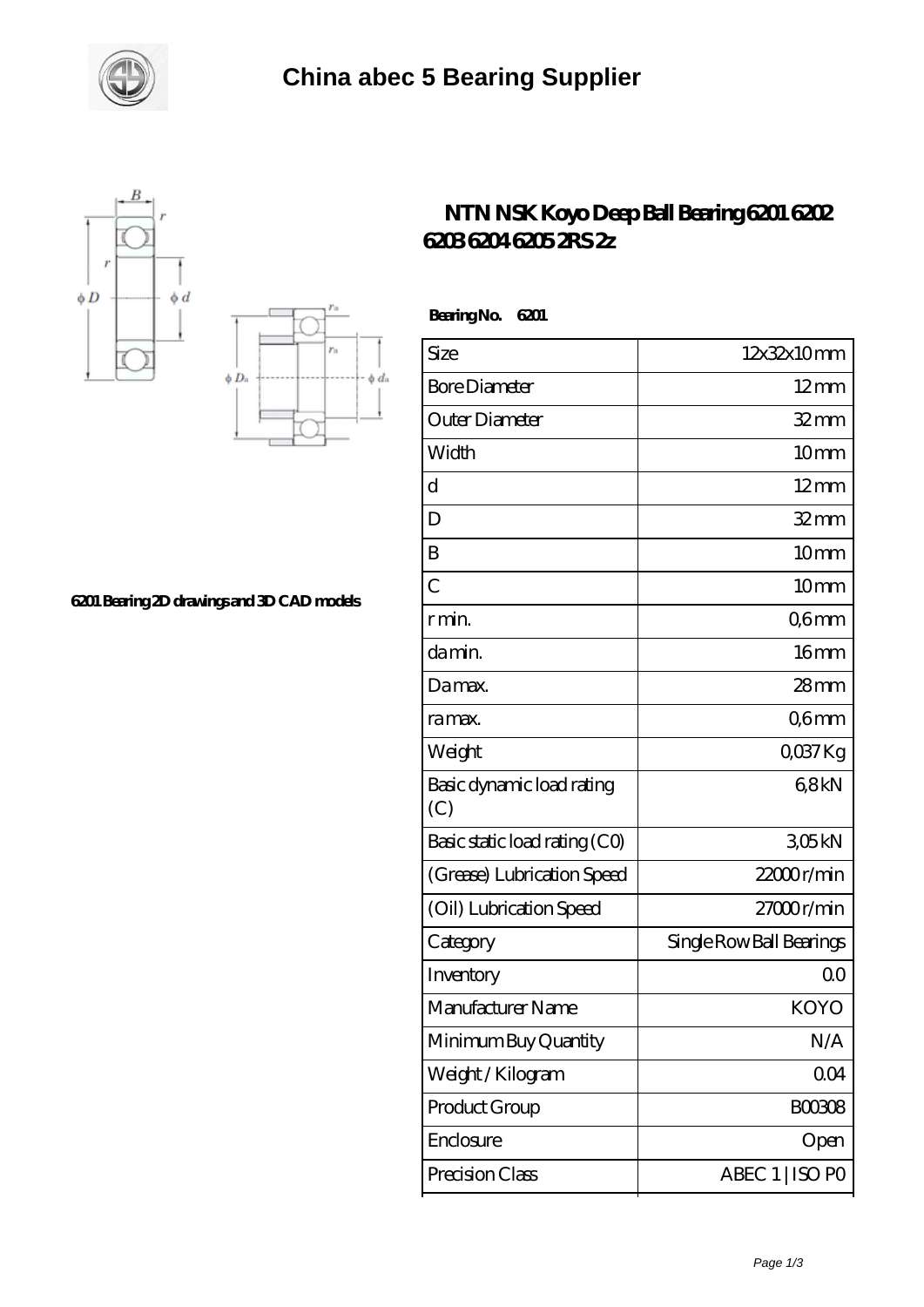

## **[China abec 5 Bearing Supplier](https://m.smokehousewinery.com)**

| Maximum Capacity / Filling<br>Slot | No                                                                                                                                                                           |
|------------------------------------|------------------------------------------------------------------------------------------------------------------------------------------------------------------------------|
| Rolling Element                    | <b>Ball Bearing</b>                                                                                                                                                          |
| Snap Ring                          | No                                                                                                                                                                           |
| <b>Internal Special Features</b>   | No                                                                                                                                                                           |
| Cage Material                      | Steel                                                                                                                                                                        |
| Internal Clearance                 | CO-Medium                                                                                                                                                                    |
| Inch - Metric                      | Metric                                                                                                                                                                       |
| Long Description                   | 12MM Bore; 32MM<br>Outside Diameter; 10MM<br>Outer Race Diameter:<br>Open; Ball Bearing; ABEC 1<br>ISO PO, No Filling Slot; No<br>Snap Ring, No Internal<br>Special Features |
| Category                           | Single Row Ball Bearing                                                                                                                                                      |
| <b>UNSPSC</b>                      | 31171504                                                                                                                                                                     |
| Harmonized Tariff Code             | 8482105068                                                                                                                                                                   |
| Noun                               | Bearing                                                                                                                                                                      |
| Keyword String                     | Ball                                                                                                                                                                         |
| Manufacturer URL                   | http://www.koyousa.com                                                                                                                                                       |
| Manufacturer Item Number           | 6201                                                                                                                                                                         |
| Weight/LBS                         | 0088                                                                                                                                                                         |
| Outside Diameter                   | 1.26Inch   32 Millimeter                                                                                                                                                     |
| <b>Bore</b>                        | Q472Inch   12Millimeter                                                                                                                                                      |
| Outer Race Width                   | 0.394 Inch   10 Millimeter                                                                                                                                                   |
| Bearing No.                        | 6201                                                                                                                                                                         |
| r(min)                             | 06                                                                                                                                                                           |
| Cr                                 | 850                                                                                                                                                                          |
| CQr                                | 305                                                                                                                                                                          |
| Cu                                 | 0240                                                                                                                                                                         |
| fO                                 | 123                                                                                                                                                                          |
| Grease lub.                        | 22000                                                                                                                                                                        |
| Oil lub.                           | 27000                                                                                                                                                                        |
|                                    |                                                                                                                                                                              |